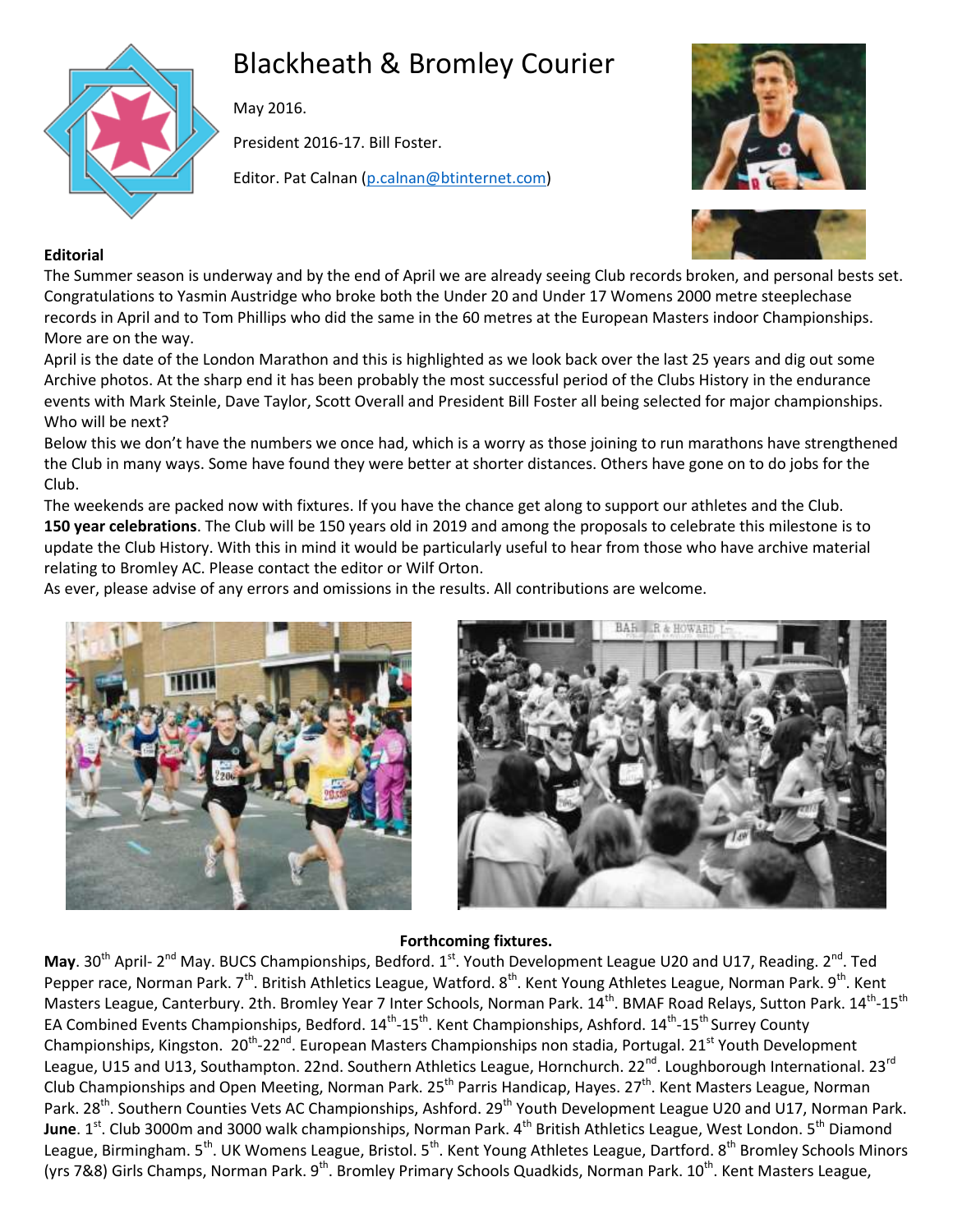Norman Park. 11<sup>th</sup>. Kent Schools Championships, Ashford. 11<sup>th</sup>-12<sup>th</sup> SEAA Senior and Under 20 Championships ??? 13<sup>th</sup>. Open Meeting and Club Championships, Norman Park. 15<sup>th</sup>. Bromley Schools Minors (yrs 7&8) Boys Championships. 16<sup>th</sup> Bromley Primary Small Schools Championships, Norman Park. 18<sup>th</sup>. Southern Athletics League, Lee Valley. 18<sup>th</sup>. Schools Inter County Championships, Surrey. 18<sup>th</sup>-19<sup>th</sup>. EA. Under 23 and Under 20 Championships, Bedford. 19<sup>th</sup> Youth Development League Under 15 and 13s, Norman Park. 22<sup>nd</sup> Parris Handicap, Hayes. 22<sup>nd</sup>. Kent mens 10,000 and womens 3000 metre champs, Dartford. 23. Bromley Primary Medium Schools Championships, Norman Park. 24<sup>th</sup>-26<sup>th</sup>. British Senior Championships, Birmingham. 26<sup>th</sup>. Youth Development League Under 20s and 17s, Allianz Park. 26<sup>th</sup>. North Downs Run 30km. 27<sup>th</sup>. Kent Masters League, Ashford. 29<sup>th</sup>. Johnson Bowl (road walk), Norman Park. 30<sup>th</sup>. Bromley Primary Large Schools Championships, Norman Park.



**25th May. BBQ after Parris Handicap.**

**12th June. Summer Lunch**

# **22nd June BBQ after Parris Handicap**

#### **Results**

#### **29/3/16 - 3/4/16 European Masters Indoor Championships, Ancona, Italy.**

M60. 60. F. 6. Tom Phillips 8.10. SF. 4. Tom Phillips 8.25. Ht4. 1. Tom Phillips 8.07. 200. SF 4. Tom Phillips 27.81. Ht5. 2. Tom Phillips 27.78. 60H. R2. 2. Clem Leon 11.67. Pole Vault. 2. Allan Williams 3.40. W60. F. Helen Godsell DNS. Ht2. 1. Helen Godsell 9.01. M65. 1500. 11. Peter Hamilton 5.43.45.

**1/4/16.** 

**Florida Relays**. 100H. Ht6. 1. Jahisha Thomas 13.67 (1.7). Long Jump. 12. 5.93 (2.7)

#### **2/4/16**

**Alpha Trophy Meeting, Lee Valley**. **Senior Women**. 100. A. 2. Modupe Shokunbi 12.74 (-2.9), B. 1. Elizabeth Ibidunni 13.30 (-4.3). 200. A. 1. Rachel Dickens 24.63 (-1.9), B. 1. Elizabeth Ibidunni 26.47 (-2.7). 400. A. 3. Krystal Galley 60.75, B. 5. Roisin Atkins-Dyke 64.92. 800. A. 2. Danielle Critchley 2.22.30, B. 1. Leah Everson 2.24.39. 1500. A. -, B. -. 100 Hurdles. A. 1. Anastasia Davies 14.63 (-3.4), B. 1. Isabella Hilditch 14.70 (-3.4). 400 Hurdles. A. 1. Isabella Hilditch 66.75, B. -. High Jump. A. 2. Jamilya Robinson Pascal 1.50, B. 3. Toyin Orelaja 1.40. Long Jump. A. 1. Jamilya Robinson Pascal 5.18, B. 1. Toyin Orelaja 5.07. Shot. A. 1. Shaunagh Brown 13.14, B. 1. Carys Marsden 9.15. Discus. A. 1. Shaunagh Brown 49.21 B. 1. Carys Marsden 33.90. Javelin. A. -, B. -. 4X100. 1. 49.25. (Modupe Shokunbi, Rachel Dickens, Isabella Hilditch, Elizabeth Ibidunni). Match. 1. Blackheath & Bromley 170. 2. Herts Phoenix 155. 3. Thurrock 128. 4. Marshall Milton Keynes 127. 5. Enfield & Haringey 126. 6. Wycombe Phoenix 124. 7. Victoria Park Tower Hamlets 61. 8. Watford Harriers/Chiltern 38. **Under 15s**. 100. A. Holly Mpassy 13.81 (-3.6), B. 2. Lani Bakewell 14.40 (-3.6). 200. A. 3. Eva Stephanou 28.80 (-2.9), B. 3. Grace Goddard 29.43 (-3.4).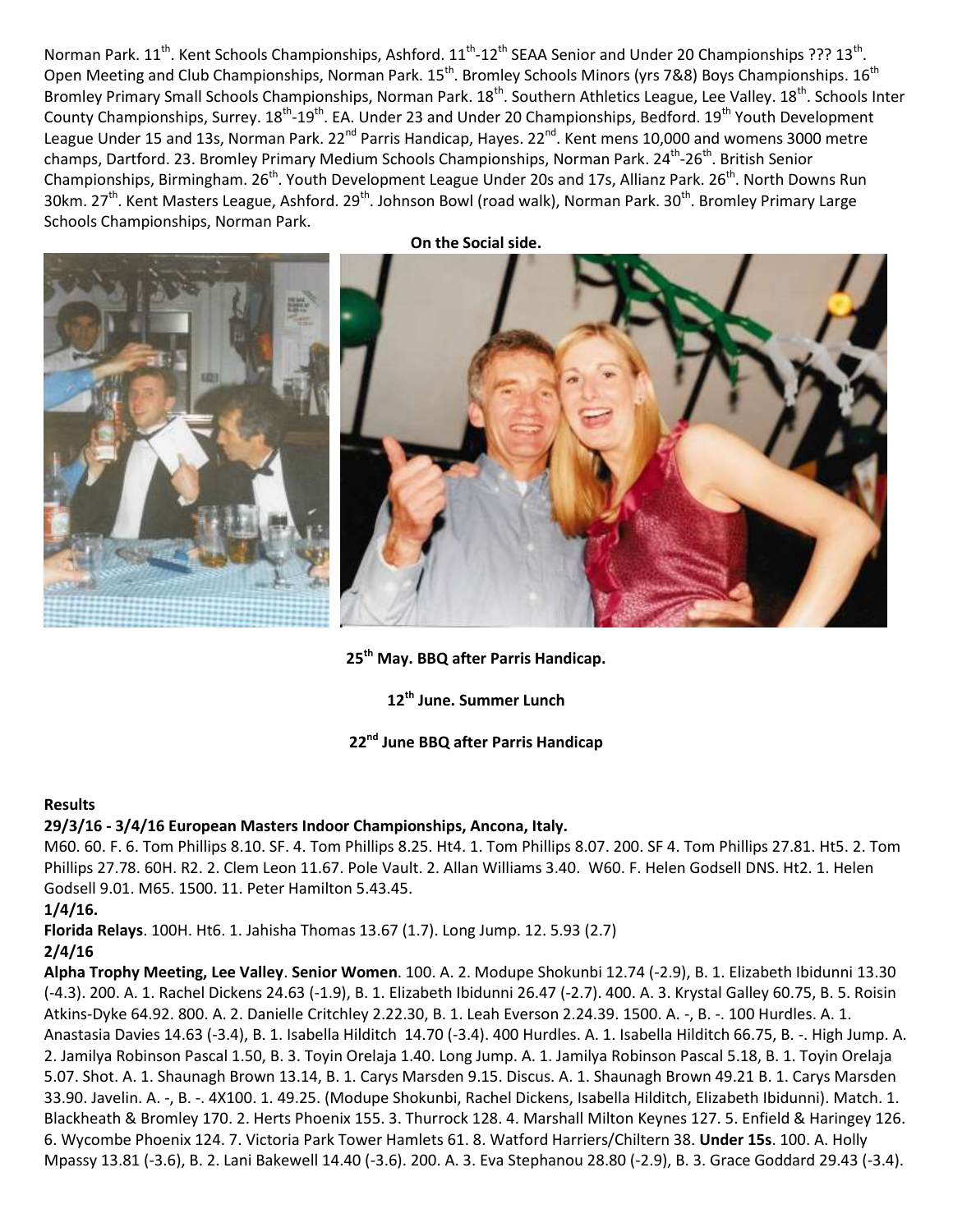800. A. -, B. 2. Niamh Milmo 2.48.04. 1500. A. 4. Lily Tappenden 5.25.76, B. 1. Gracie Horton 5.33.98. 75 Hurdles. A. 5. Grace Fullerton 13.60, B. 3. Zoe Austridge 15.49. High Jump. A. 3. Kamilya Robinson Pascal 1.50, B. 1. Grace Goddard 1.35. Long Jump. A. 3. Kamilya Robinson Pascal 4.43, B. 1. Zoe Austridge 4.25. Shot. A. 2. Kareena Galley 10.43, B. 1. Daisy Dowling 6.30. Discus. A. 2. Kareena Galley 25.01, B. 2. Daisy Dowling 13.69. Javelin. A. 1. Daisy Dowling 27.83, B. Kareena Galley 14.67. 4X100. 3. Blackheath & Bromley 55.36. (Lani Bakewell, Holly Mpassy, Eva Stephanou, Grace Goddard). Match. 1. Blackheath & Bromley 159. 2. Thurrock 124. 3. Herts Phoenix 114. 4. Victoria Park Tower Hamlets 101. 5. Wycombe Phoenix 91. 6. Enfield & Haringey 85. 7. Watford Harriers/Chiltern 76. 8. Marshall Milton Keynes 69.

**Parkruns. Roundshaw Downs**. 29. Steve Haley 24.02. **Sunderland**. 5. Jessica Keene 18.56 (first woman), 17. Billy Keene 21.33, 65. Mick Keene 25.25. **Bromley.** 1. Angus Harrington 16.56, 2. James Crawley 17.57, 10. Jake Leng 19.07, 14. Amy Leach 19.24, 17. Millie Smith 19.34, 26. Matthew Pond 19.46, 30. Andy Lawes 19.48, 33. Nic Corry 19.53, 51. Rod Harrington 20.37, 57. Grace Scopes 20.46, 59. Daniella Harper 20.50, 81. Chloe Kibblewhite 21.33, 87. Adam Parkinson 21.40, 92. Matthew Smith 21.45, 157. Hannah O'Flynn 23.29, 158. Iain Swatton 23.30, 170. Andrew Clowes 23.49, 174. Chris Swinfen 23.52, 195. Scott Bulmer 24.17, 220. Mark Compton 24.46, 225. Andy Tucker 24.58, 233. Gareth Griffin 25.08, 248. Nigel Bulmer 25.39, 261. John Butler 25.57, 316. Chloe Haffenden 26.59, 317. Nigel Haffenden 27.02, 334. Julia Pairman 27.25, 388. Leszek Malynicz 29.04, 391. Bernard Wilson 29.07, 473. Damian Hayes 32.04. **Bexley**. 24. Chris Pike 22.25. Greenwich. 22. Barry Wetherilt 22.35. **Crystal Palace**. 2. Rowan Fuss 17.56, 6. Kelsey Fuss 19.52 (first woman). Worcester. 49. Stephanie Taylor 22.35. **Whitstable.** 16. Leo Braden 22.28. **Killerton**. 26. Bob Minting 22.05. **Dulwich.** 45. Nigel Wood 21.33. **Tilgate.** 8. Kelsi Cornish 19.36. **Orpington**. 7. Harry Keene 21.11. **Southwark**. 4. Alan Camp 18.13, Osterley. 76. Andy Kingsmell 28.41, 87. Zoe Kingsmell 29.59. **Weymouth.** 193. William Whiting 30.29. **Peckham Rye**. 32. John Turner 22.55, 47. Peter Rogers 24.30, 96. Maz Turner 30.41. **Folkestone**. 23. Simon Lloyd 21.47. **Penrose.** 5. Robert Perry 20.46. **Constantia Greenbelt**. 23. Darryl Hilliar 22.46. **Mount Edgcumbe**. 7. Glen Read 24.56. **3/4/16**

**South London Network Trophy Events, Tooting**. U20W. Discus. 1. Anna Barnett 33.40. U15 Boys. Long Jump. 1. Myles Xavier 5.83.

# **6/4/16**

**Watford Open Meeting**. 1500 R5. 5. Morgan Squibb (U15G) 4.55.47

**Highgate Harriers/City Of London Open, Parliament Hill**. 5000. Race 1. 1. Will Fuller (u20) 14.55.17

**Parris Handicap, Hayes**. 1. Gerry Alger 34.08 (23.23), 2. Mike Simms 34.27 (20.57), 3. Andy Kingsmell 34.30 (26.15), 4. Jannet Ricketts 34.35 (26.35), 5. Mark Compton 34.39 (23.54), 6. Luca Ercolani 34.41 (17.56), 7. Adrian Stocks 34.43 (20.43), 8. Marco Arcuri 34.44 (16.59), 9. Paul Sharpe 34.52 (18.37), 10. Clayton Aves 34.56 (18.41), 11. Zoe Kingsmell 35.01 (26.46), 12. Tom Desborough 35.02 (18.47), 13. Nick Barber 35.04 (20.34), 14. Rob Brown 35.06 (20.36), 15. Steve Pairman 35.07 (19.37), 16. Andy Lawes 35.12 (20.12), 17. Austin Adams 35.16 (23.31), 18. Maz Turner 35.21 (29.21), 19. Jennie Butler 35.28 (20.13), 20. James Neylon 35.29 (22.59), 21. Luigi Arcuri 35.30 (23.45), 22. Sarah Belaon 35.32 (20.17), 23. Bryan Donnelly 35.35 (18.50), 24. John Turner 35.36 (22.06), 25. Iain Swatton 35.41 (21.41), 26. Steve Evenden 35.50 (20.35), 27. Graham Hollingdale 36.12 (20.12), 28. Dave Carton 36.14 (22.44), 29. Sheridan Morris 36.44 (23.14), 30. Bernie Bater 36.45 (23.30), 31. Nigel Bulmer 36.56 (24.41). Scott Bulmer, Tim Ayres DNF.

# **7/4/16**

**Assembly League, Beckenham**. Men. 9. Dan Kennedy (Ravensbourne Runners) 15.43. M55. 1. Alan Camp 17.34. Women. 2. Clare Elms 17.25

**9/4/16.** 

**Jim Click Shootout**. 100H. 3. Jahisha Thomas 13.71 (1.3). Long Jump. 2. 6.07 (2.5).

**Lee Valley Open**. 400 Hurdles. 1. Joe Fuggle 54.31, 2. Lewis Church 54.99. High Jump. 1. Lewis Church 1.95. Long Jump. 1. Lewis Church 6.49. Javelin. 3. Lewis Church 45.00.

**Leeds Beckett University Open**. 400. James Habergham 51.9. 800. James Habergham 1.57.2.

**Parkruns. Richmond**. 2. Jonathan Vintner 17.43. **Bromley**. 1. Alex Gibbins 17.09, 3. Angus Harrington 17.34, 7. Robert Perry 19.03, 10. Samuel Reardon 19.12, 12. Jake Leng 19.19, 15. Matthew Pond 19.46, 20. Amy Leach 19.59 (first woman), 21. Joseph Folkes 20.04, 22. Stuart Cullum 20.17, 27 Andrew Lawes 20.25, 28. Mike Simms 20.26, 30. Jessica Neal 20.29, 31. Steve Pairman 20.32, 38. Nick Barber 20.50, 40. Rod Harrngton 20.55, 58. Iain Swatton 22.00, 65. Stephanie Taylor 22.12, 66. Jamie Muir 22.17, 74. Adam Parkinson 22.31, 89. James Neylon 23.10, 112. Austin Adams 23.41, 114. Nigel Bulmer 23.44, 117. Scott Bulmer 23.52, 119. Kelsey Pullin 23.57, 123. Hannah O'Flynn 24.01, 185. Isobel Harrington 25.29, 307. Bernard Wilson 29.11, 420. Damian Hayes 33.58. **Bexley**. 24. Chris Pike 22.15, 128. Zoe Kimgsmell 28.28, 154. Andy Kingsmell 29.56. **Greenwich**. 24. Jennifer Neal 22.12. **Bath Skyline**. 176. Chloe Haffenden 28.21. **Crystal Palace**. 3. Rowan Fuss 18.58, 13. Kelsey Fuss 21.42 (first woman), 43. Glen Read 24.20, 100. John Fenwick 28.18. **Dulwich.** 1. Fintan Parkinson 16.44, 11. Chris Tuck 17.42, 12. Niamh Bridson Hubbard 17.46 (first woman). **Orpington.** 1. Ben Cockburn 17.43, 7. Harry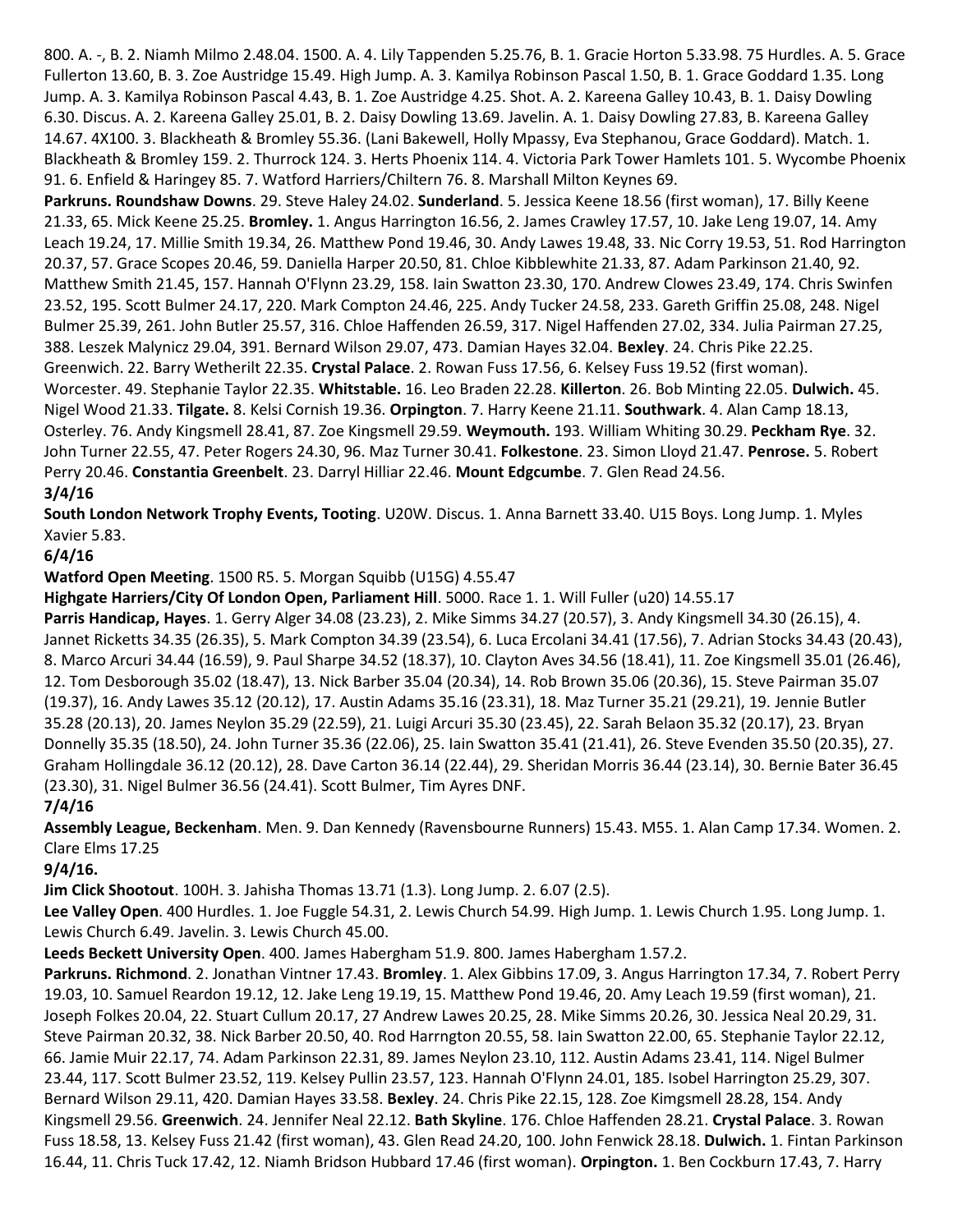Keene 20.42, 17. Leah Everson 22.07 (first woman), 95. Karen Desborough 35.15. **Peckham Rye**. 42. Peter Rogers 24.06. **Oakwell Hall**. 22. Steve Haley 24.45. **Dartford.** 99. Maz Turner 30.24. **Lullingstone.** 37. John Butler 29.08. **Bedgebury Pinetum**. 2. Jessica Keene 19.38 (first woman), 33. Mick Keene 26.35. **10/4/16**

**Hercules Wimbledon Open Meeting**. Under 20 Men. Mile. 1. Will Fuller 4.21.57. Under 17 Men. 100. Race 1. 2. Robert Abbott 12.84 (-2.2). 200. 5. Robert Abbott 25.90. 400. 1. Vishnu Dhir 57.87. Under 17 Women. 100. R1. 2. Sophia Harper 14.06 (-1.9). 200. R1. 1. Karina Harris 28.16 (0.1). Long Jump. 1. Karina Harris 4.92, 5. Sophia Harper 4.39. Shot. 1. Eve Keith 9.71. Discus. 1. Eve Keith 30.80. Under 15 Boys. 100. R1. 5. Leo McCallum 14.59 (- 3.7), 6. Jonathan Abbott 14.96 (-3.7). R3. 3. Oliver Briars 13.28 (-3.3). High Jump. 1. Pedro Gleadall 1.65. Discus. 2. Michael Burfoot 19.44. Javelin. 1. Pedro Gleadall 46.33. Under 15 Girls. 100 R2. 3. Greta Elliott 14.69 (-0.8). R3. (-3.8). 1. Grace Fullerton 14.06 , 2. Zoe Martial 14.20, 3. Madeleine Bonner 14.33, 6. Kamilya Robinson-Pascal 14.52. R4. (-2.8) 3. Holly Mpassy 14.11, 6. Rahmat Ottun 14.72. R5. (- 0.9). 6. Lani Bakewell 14.85. 200. R2. 1. Eva Stephanou 29.49 (-2.8). R3. 4. Greta Elliott 30.08 (-0.9). Long Jump. 6. Zoe Martial 4.09. Javelin. 1. Daisy Dowling 28.52. Under 13 Boys. 100. R2. 2. Jacob Byfield 14.2 (-2.7). 200. R1. 2. Alex Sibley 31.45 (-0.9). R3. 4. Matthew Smith 33.74 (-2.9). 800. R1. 4. Alex Sibley 2.41.56. 1500. 9. Matthew Smith 5.33.80. Long Jump. 2. Jacob Byfield 4.25, 9. Matthew Smith 3.23. Under 13 girls. 100. R3. 2. Olivia Howlett 15.4. R4. 1=. Achieng Oneko 14.2, 3. Akeiyla Robinson Pascal 14.4, 4. Daiza Foster 14.9. 200. R1. 3. Amarisa Sibley 31.14 (-2.3). R3. 1. Daniella Harper 30.47 (2.1). 800 R2. 2. Daniella Harper 2.36.4. Long Jump. 1. Akeiyla Robinson Pascal 4.65, 6. Achieng Oneko 3.83, 9. Olivia Howlett 3.68. Under 11 girls. 600. 1. Amarisa Sibley 1.53.97.

**Medway & Maidstone Open, Gillingham**. Under 17 Men. Hammer. 1. James Lancaster 54.04.

**Wakefield Spring Open Meeting**. 800. 4. James Habergham 1.59.14.

**Croydon Half Marathon**. 11. Carole Penlington 84.56 (1<sup>st</sup> woman), 142. James Neylon 1.56.24. **16/4/16.** 

**National 12 Stage Road Relay, Sutton Coldfield.** 39. Blackheath & Bromley 4.46.13. 1. Alex Bruce Littlewood 27.14, 2. Phil Sesemann 15.22, 3. Alex Gibbins 29.17, 4. Will Fuller 15.37, 5. Fintan Parkinson 29.26, 6. Richard Webb 16.33, 7. Dan Kennedy 30.53, 8. Luca Ercolani 19.13, 9. Andy Rayner 29.57, 10. Nic Corry 21.33, 11. Chris Tuck 31.59, 12. Tom Desborough 19.09. Also leg one Graham Rush (Cheltenham/ $2<sup>nd</sup>$  claim) 26.08.

**Southern Athletics League, Norman Park**. Men. 100. A. 1. Toby Olubi 10.96 (0.8), B. 1. Shamar Thomas Campbell 11.00 (0.8). Non scoring R1 (2.0). 1. Alex Skipp 11.25, 2.Matthew Knight 11.26, 3. Kyler Adote 11.31, 4. Michael Damoah 11.61. R2 (1.8). 1. Chizute Ogbedeh 12.05, 2. Joe Freeman 12.13, 3. Callum Gardiner 12.48. 200. A. 2. Shamar Thomas Campbell 22.31 (1.5), B. 2. Toby Olubi 22.46 (1.5). N/S R1 (3.0). 1. Ocean Schwartz 22.59, 2. Matthew Knight 22.81, 3. William Pope 23.46, 4. Ben Sutton 23.49, 5. Aleksander Wiltshire 24.38. N/S R2. 1. Joe Freeman 25.25. 400. A. 3. Bailey Stickings 52.46, B. 3. Will Pope 54.86. N/S. 1. Ocean Schwartz 51.68, 3. Josh Watson 55.88, 4. Korede Osinibi 57.43, 5. Richard Holt 59.73. 800. A. 1. Georges Vacharopoulos 2.00.35, B. 1. Joss Barber 2.02.31. 1500. A. 2. Lewis Mills 4.25.43, B. 3. Charlie Andrews 4.53.45. 5000. A. 2. Peter Tucker 16.50.48, B. 1. James Crawley 17.25.10. 110H. A. 4. Lewis Ely 25.52, B. -. 400H. A. 1. Tim Ayres 67.55. B. -. 2000 S/Chase. A. 2. Charlie Davis 7.07.13, B. 1. Gareth Evans 7.10.46. 4x100. 1. B&B 43.68. 4X400. 1. B&B 3.33.54. High Jump. A. 2. Lewis Ely 1.85, B. 4. Tim Ayres 1.00. Long Jump. A. 1. Tom French 7.19, B. 3. Edward Adams 5.67. Triple Jump. A. 1. Tom French 12.73, B. 1. Patrick Apantaku 12.71. Pole Vault. A. 2. Frankie Scrivener 2.90, B. 1.George Pope 2.30. Shot. A. 1. Alex Pope 12.05, B. 1. Steve Timmins 11.81. Discus. A. Alex Pope 38.85, B. 4. Tim Ayres 15.79. Javelin. A. 1. Alex Pope 38.24, B. 1. Steve Timmins 37.60. Hammer. A. 2. Steve Timmins 38.16, B. 1. Alex Pope 37.60. Women. 100. A. 2. Parris Johnson 12.45 (0.4), B. 1. Katie Woolcott 12.79 (0.4). N/S. (0.7). 2. Maya Bruney 12.27, 3. Magda Cienciala 12.63, 4. Vivien Olatunji 12.71, 5. Mhairi Brooks 12.95. 200. A. 3. Magda Cienciala 26.00. (1.4), B. 2. Mhairi Brooks 26.64 (1.4). N/S. (2.4). 2. Elizabeth Ibidunni 26.31, 3. Olivia Richer 26.47, 4. Tamara Duncan 26.88, 5. Katie Woolcott 27.01. 400. A. 1. Becky McLinden 58.06, B. -. 800. A. Danielle Critchley 2.21.13, B. 1. Millie Smith 2.28.69. 1500. A. 1. Niamh Bridson Hubbard 4.37.53, B. 1. Jessica Keene 4.37.97. 3000. A. 1. Carole Penlington 10.39.97, B. 1. Amy Leach 10.50.38. N/S. 1. Genevieve Allen 10.53.70, 2. Siobhan Delon 11.19.73, 3. Chloe Kibblewhite 11.30.30. 100H. A. 1. Isabella Hilditch 14.37 (2.1), B. 1. Anastasia Davies 14.52 (2.1). 400H. A. 1. Isabella Hilditch 66.65, B. 1. Catrin Murphy 71.38. 2000 s/chase. A. 1. Yasmin Austridge 7.20.16. 4x100. 1. B&B 49.86. 4X400. 1. B&B 4.05.22. High Jump. A. 3. Tabitha Lisciotto 1.50, B. 1. Isobel Reeves 1.50. Long Jump. A. 4. Sophia Harper 4.35, B. 4. Donelle Yapp 3.38. Triple Jump. A. 1. Anastasia Davies 11.57, B. 1. Katrina Harris 11.02. Pole Vault A. -. B. -. Shot. A. 1. Shaunagh Brown 13.60, B. 1. Divine Oladipo 13.37. Discus. A. 1. Shaunagh Brown 45.10, B. 1. Divine Oladipo 41.89. Javelin. A. 2. Shaunagh Brown 26.56, B. 2. Ellie Moore 23.50. Hammer. A. 1. Shaunagh Brown 51.07, B. 1. Victoria Wiltshire 47.44.

**Texas Invitational, Austin.** 100H. Race 2. 6. Jahisha Thomas 14.07 (0.8).

**London Inter Club Challenge, Lee Valley**. Women. 1500. 8. Anna Myers 5.22.05. Under 17 Men. Hammer 1. James Lancaster 53.26.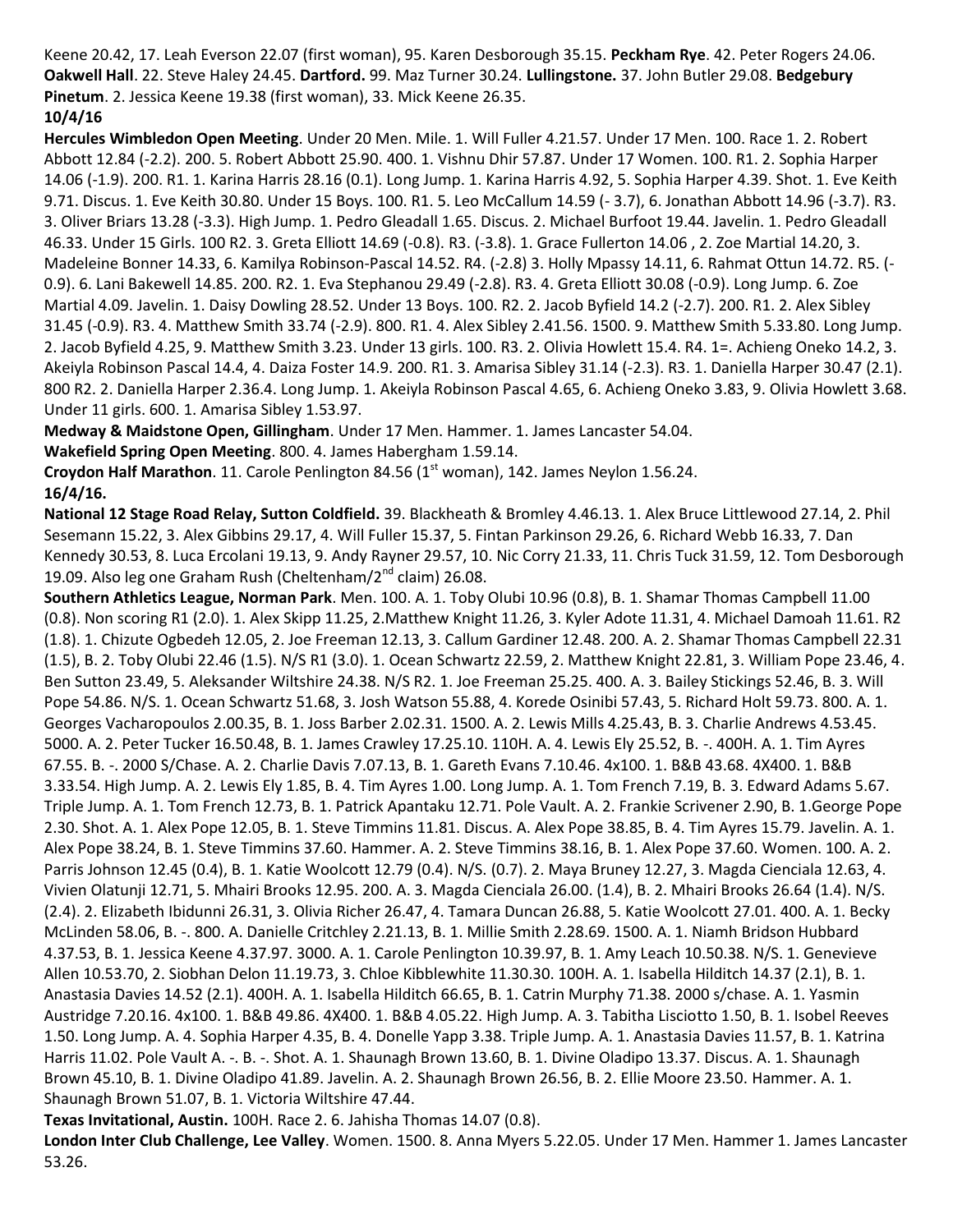**Parkruns. Bromley**. 6 Samuel Reardon 18.40, 9. Matthew Pond 18.50, 24. Eddie Sellar 19.39, 28. Steve Pairman 19.50, 32. Nick Barber 20.10, 38. Thomas Penlington 20.20, 42. Stephanie Taylor 20.29 (first woman), 47. Oliver Robertson 20.37, 48. Ethan Kitteridge 20.39, 58. Emily Davis 20.52, 62. Keir Lundy 21.13, 68. Adrian Stocks 21.28, 80. Iain Swatton 21.46, 88. Adam Parkinson 22.01, 90. Barry Wetherilt 22.09, 104. Stuart Cullum 22.29, 117. Jessica Sellar 22.46, 120. Austin Adams 22.51, 122. Mike Simms 22.52, 123. James Neylon 22.53, 189. Andrew Clowes 24.19, 219. Gareth Griffin 25.16, 221. Claire Austridge 25:17, 334. Julia Pairman 27.27, 371. Bernard Wilson 28.20. **Greenwich.** 11. Max Gregson 21.02, 17. Jennifer Neal 21.34. **Southampton.** 31. Jessica Neal 19.31 (first woman). **Braunstone.** 1. Ian Frith 17.00. **Bath Skyline**. 109. Chloe Haffenden 27.28. **Crystal Palace**. 1. Rowan Fuss 18.03, 4. Kelsey Fuss 19.34 (first woman), 10. Lewis Warren 20.15, 31. Lily Tappenden 21.48, 52. Nigel Wood 22.44, 59. Naomi Kingston 23.02, 124. John Butler 25.53. **Killerton**. 22 Bob Minting 22.11. **Dulwich**. 59. Rod Harrington 20.32. **Orpington**. 4. Harry Keene 20.32, 46. Mick Keene 28.15, 88. Karen Desborough 35.00. **Peckham Rye**. 58. Peter Rogers 23.25, 164. Maz Turner 29.46, 201. John Turner 39.59. **Lullingstone**. 9. Matthew Smith 22.40. **Bedgebury Pinetum**. 35. Zoe Kingsmell 29.42, 37. Andrew Kingsmell 30.04.

# **17/4/16**

**Southern Athletics League, Division 3 South East**. N/S 100. 5. Jake Field 12.2. High Jump. 1. Jake Field 1.90. Triple Jump. 1. Jacob Veerapen 13.79.

#### **20/4/16**

**Watford Open**. 800. Race 9. 3. Kelsi Cornish 2.21.77. 3000. Race 1. 8. Jessica Keene 9.54.49, 20. Kate Curran 10.29.58. Race 2. 29. Niamh Bridson Hubbard 9.51.67, 31. Kelly Grant 10.09.74. **22/4/16**

**Tom Jones Memorial, Gainsville, USA**. 200. Race 1. 5. James Alaka 21.61.

# **23/4/16**

**UK Youth Development League Lower Age Group, Southern Premier Division One, Reading**. Under 15 Boys. 100. A. Rico Cottell 11.9, B. 2. Kyron Morgan 12.2. 200. A. 1. Myles Xavier 24.4, B. 5. Oliver Briars 26.0. 300. A. 4. Robert Suckling 40.6, B. 4. Keir Lundy 42.9. 800. A. 4. Robert Suckling 2.12.2, B. 1. Rowan Fuss 2.15.8. 1500. A. 1. Joseph Georgiadis 4.32.0, B. 4. Cameron Swatton 4.55.8. 80 Hurdles. A. 1. Caelan Raju 12.6, B. 1. Pedro Gleadall 13.2. High Jump. A. 1. Rico Cottell 1.68, B. 1. Caelan Raju 1.60. Long Jump. A. 1. Myles Xavier 5.74, B. 2. Kyron Morgan 4.87. Pole Vault. A. 2. Pedro Gleadall 2.60, B. 2. Ethan Kitteridge 2.00. Shot. A. 3. Michael Burfoot 10.61, B. 4. Kyron Morgan 9.42. Discus. A. 3. Michael Burfoot 29.77, B. 5. Oliver Briars 18.29. Javelin. A. 3. Pedro Gleadall 43.19, B. 5. Ethan Kitteridge 13.18. Hammer. A. 5. Michael Burfoot 26.32, B. 3. Cameron Swatton 19.48. 4X100. 1. B&B 47.9 (Kyron Morgan, Caelan Raju, Myles Xavier, Rico Cottell). 4x300. 2. B&B 2.47.3 (Robert Suckling, Keir Lundy, Caelan Raju, Pedro Gleadall). Non scoring 800. 2. Keir Lundy 2.17.1, 3. Ben Gardiner 2.23.5. Under 15 Girls. 100. A. 4. Holly Mpassy 13.5, B. 3. Grace Fullerton 13.4. 200. A. 5. Eva Stephanue 28.0, B. 4. Grace Goddard 28.4. 300. A. 4. Lauren Goddard 45.4, B. 5. Zoe Martial 45.5. 800. A. 6. Lily Tappenden 2.30.7, B. 6. Rosanna Allen 2.38.8. 1500. A. 5. Imogen Meers 5.10.8, B. 6. Isabelle Bridge 5.52.2. 75 Hurdles. A. 6. Grace Fullerton 12.9, B. 5. Zoe Austridge 13.6. High Jump. A. 3. Alice Prentice 1.50, B. 2=. Isabelle Bridge 1.40. Long Jump. A. 5. Zoe Martial 4.60, B. 6. Zoe Austridge 4.20. Pole Vault. A. 2. Eleanor Barrett 2.90, B. 4. Elise Swatton 1.80. Shot. A. 4. Kareena Galley 9.30, B. 4. Daisy Dowling 6.96. Discus. A. 3. 3. Kareena Galley 24.78, B. 4. Daisy Dowling 17.54. Javelin. A. 4. Kareena Galley 26.15, B. 6. Daisy Dowling 11.42. Hammer. A. 6. Elise Swatton 5.56, B. -. 4X100. B&B DNF. 4X300. 5. B&B. 3.07.6 (Zoe Martial, Grace Goddard, Zoe Austridge, Lauren Goddard). Non scoring 100. Race 1. 6. Lani Bakewell 14.2. Under 13 Boys. 100. A. 6. Ben Campbell 14.8, B. 6. Callum Carlton 15.7. 200. A. 2. Sam Reardon 28.2, B. 6. Callum Carlton 31.2. 800. A. 6. Alex Sibley 2.36.8, B. 3. Brandon Back 2.39.4. 1500. A. 3. Eddie Sellar 5.02.1, B. 3. Matthew Smith 5.17.2. 75 Hurdles. A. 1. Jacob Byfield 12.8, B. 2. Barnaby Corry 14.9. High Jump. A. 3. Barnaby Corry 1.25, B. 3. Matthew Smith 1.15. Long Jump. A. 2. Jacob Byfield 4.42, B. 2. Oliver Robertson 3.92. Shot. A. 4. Sam Reardon 6.00, B. 3. Matthew Smith 4.65. Javelin. A. 5. Brandon Back 15.39. B. -. 4X100. 2. B&B. 56.9. (Callum Carlton, Sam Reardon, Jacob Byfield, Ben Campbell). Non Scoring. 800. 1. Ben Campbell 2.35.4, 5. Oliver Robertson 2.45.1. Under 13 Girls. 75. A. 4. Renee Bel-Mondue 10.8, B. 3. Olivia English 11.1. 150. A. 3. Shakanya Oshason 20.7, B. 3. Daniella Harper 21.9. 800. A. 6. Lily Meers 2.56.5, B. 6. Sofia Elliott 3.12.0. 1200. A. 5. Amarisa Sibley 4.10.7, B. 5. Hannah Clark 4.47.2. 70 Hurdles. A. 3. Akeiyla Robinson-Pascal 12.5, B. 1. Olivia English 12.7. High Jump. A. 2. Akeiyla Robinson-Pascal 1.35, B. 2. Kacy Walters 1.20. Long Jump. A. 2. Akeiyla Robinson-Pascal 4.50, B. 1. Olivia Howlett 4.04. Shot. A. 3. Renee Bel-Mondue 7.84, B. 6. Nienke Van Velzen 4.98. Javelin. A. 6. Renee Bel-Mondue 11.73, B. 5. Nienke Van Velzen 10.17. 4X100. 2. B&B 56.9 (Shakanya Oshason, Danielle Harper, Akeiyla Robinson-Pascal, Olivia English). Non Scoring. 75. Race 2. 3. Olivia Howlett 11.3, 6. Rose Meers 12.9.

**Loughborough Students BUCS Trials & Open, Loughborough**. 100. R1. 4. Dan Putnam 11.02 (1.0). 200. R1. 6. Dan Putnam 22.67 (0.4). 400 Hurdles. R1. 3. Jack Messenger 55.00. Under 18s. 3. Joe Fuggle 54.42.

**Parkruns. Bromley**. 2. Kelsi Cornish 18.57 (first woman), 7. Matthew Pond 19.16, 16. Stuart Cullum 19.50, 25. Steve Pairman 20.20, 34. Mike Simms 20.32, 52. Barry Wetherilt 21.20, 55. David Beadle 21.22, 69. Adam Parkinson 21.44, 91. Chris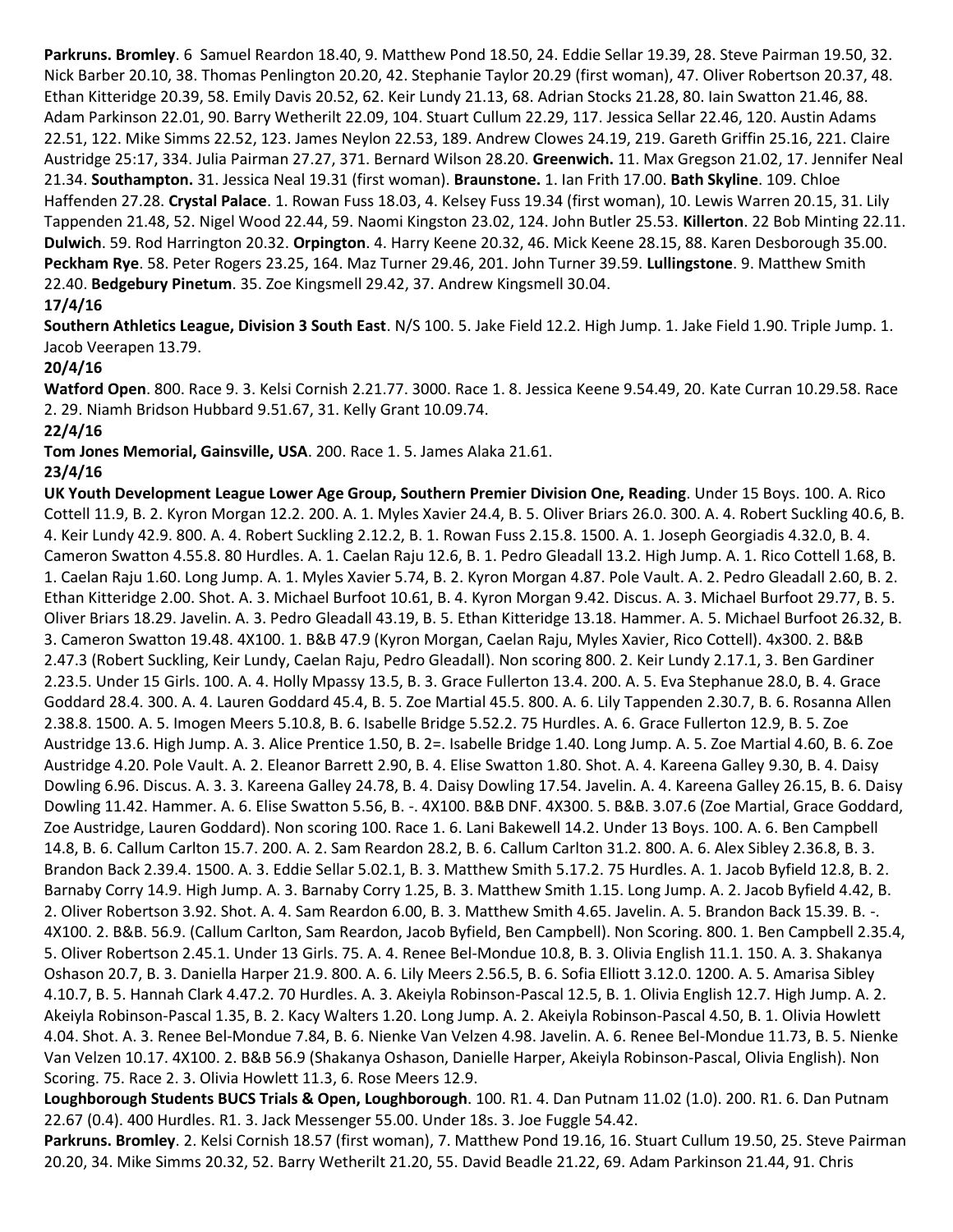Swinfen 22.16, 111. Austin Adams 22.44, 122. Nigel Bulmer 22.54, 130. Andy Tucker 23.07,148. Scott Bulmer 23.35, 165. Andrew Clowes 23.53, 224. Claire Austridge 25.08, 235. John Butler 25.20, 380. Leszek Malynicz 28.27, 385. Bernard Wilson 28.31, 419. David Appleton 29.13, 432. Adrian Perry 29.28, 493. Tim Ward 31.14. **Greenwich.** 1. Niamh Bridson Hubbard 18.28. **Brockwell Park**. 141. Abigail Kingston 25.22. **Bath Skyline**. 165. Chloe Haffenden 27.55. **Lloyd Park.** 19. Rod Harrington 21.52, 76. Isobel Harrington 27.01. **Killerton.** 35. Bob Minting 21.52. **Dulwich.** 50. Peter Hamilton 21.:42. **Orpington**. 6. Harry Keene 21.05, 11. Leah Everson 21.43 (first woman), 34. Dave Leal 25.18, 62. Mick Keene 27.24, 63. Jessica Keene 27.25. **Dartford.** 113. Maz Turner 30.49, 156. John Turner 38.41.

#### **24/4/16.**

London Marathon. 88. Fintan Parkinson 2.31.34, 1170. Clare Elms (2<sup>nd</sup> claim) 2.53.52, 1228. Tony Crowder 2.54.46, 1302. Alex Gibbins 2.55.25, 1451. Luca Ercolani 2.56.33, 2173. Richard Byford 3.01.00, 2463. Paul Sharpe 3.03.54, 2797. Jon Vintner 3.06.54, 2817. Len Crowder 3.07.03, 3979. Richard Hall 3.15.11, 4713. Jenny Neale 3.20.04, 4922. Ritchie Leccia 3.21.30, 5424. Alexis Tobin 3.24.43, 6650. Nick Barber 3.30.28, 7924. William Brindley 3.37.03, 9389. Glen Read 3.43.38, 9580. Chris Pike 3.44.20, 10065. Tracey Ashenden 3.46.10, 12162. Deniz Mehmed 3.53.53, 24109. Ellie Duffy Penny 4.38.24, 28434. Dick Griffin 4.56.56, 28912. Gareth Griffin 4.58.57. DNF Scott Overall, Carole Penlington.

**London Mini Marathon. Borough Challenge**. 15-17 boys. 10. Marco Arcuri 16.03, 19. Joss Barber 16.34, 27. Lewis Mills 16.43, 33. James Crawley 16.49, 34. Oscar Hussey 16.49, 53. Charlie Davis 17.07, 148. Frankie Scrivener 19.50. 15-17 girls. 2. Jessica Keene 16.58, 3. Kelsey Fuss 17.45, 5. Amy Leach 18.10, 10. Carlotta Weitzel 19.03, 14. Georgina Taylor 19.16, 18. Yasmin Austridge 19.23, 68 Mary Guy 21.43. 14-15 boys. 7. Michael Eagling 16.21, 9. Angus Harrington 16.24, 28. Peter Guy 17.13, 3. Charlie Andrews 17.18, 40. Benjamin Gardiner 17.34, 56. Callum Myatt 17.52, 61. Coleman Corry 17.58. 158. Joseph Georgiadis 21.08. 14-15 girls. 1. Yasmin Marghini 17.11, 11. Lia Radus 18.21, 15. Madalina Samoila 18.40, 25. Millie Smith 19.06, 51. Grace Scopes 20.14, 54. Stephanie Taylor 20.23, 60. Gracie Horton 20.31, 90. Lily Tappenden 21.34, 97. Alice Prentice 21.56. 11-12 boys. 5. Rowan Fuss 16.55, 16. Samuel Reardon 17.39, 42. Justin Strover 18.23, 50. Jake Leng 18.34, 62. Max Gregson 18.50, 74. Thomas Penlington 19.04. 11-12 girls. 1. Morgan Squibb 17.44, 6. Jessica Neal 18.25, 19. Ellie Dolby 19.25, 33. Daniella Harper 19.53, 52. Emily Davis 20.27, 55. Niamh Milmo 20.30.

**Musco Twilight Meeting, Iowa City.** 100 hurdles. 2. Jahisha Thomas 13.79. Triple Jump. 1. Jahisha Thomas 12.89 (2.5). **Larry Ellis Invitational, Princeton**. Triple Jump. 8. Stefan Amokwandoh 14.37 (+2.5).

**23-24/4/16. Somerset/Dorset Schools Combined Events, Street**. Octathlon. 7. Henry James Cowie 4015. (400. 53.9. Long Jump. 5.35. Discus. 29.38. Javelin. No Mark. 100 hurdles. 15.38. High Jump. 1.68. Shot. 10.27. 1500. 4.23.66). **29/4/16**

**Kent Masters League, Sutcliffe Park**. **Mens Div One**. M35. 400. A. Luca Ercolani 63.3, B. 5. Adrian Stocks 64.7. 3000. A. 1. Gareth Evans 9.53.9, B. 2. Luca Ercolani 10.43.1. Pole Vault. Murray Hilborne NH. Triple Jump. Andy Kingsmell NJ. Hammer. 6. Andy Kingsmell 12.81. M50. 400. 6. Tim Nash 10.38.2. N/S. Mark Ellison 12.02.9. Pole Vault. -. Triple jump. -. Hammer. 6. Jim Phelan 13.17. M60. 400. 1. Rob Brown 68.9. Triple jump. 2. Rob Brown 7.04. Match. 1. Dartford 61, 2= Cambridge Harriers and Medway & Maidstone 48, 4. Bexley 47, 5. Ashford 46, 6. Blackheath & Bromley 33. **Womens Div One**. W35. 400. A. 4. Jane Bradshaw 78.1, B. 3. Sara Elmqvist 72.8. 3000. A. 3. Andrea Pickup 11.39.6, B. 2. Jane Bradshaw 11.47.2. Triple Jump. 1. Caroline Morten 7.65. Hammer. 5. Sara Elmqvist 6.69. W50. 400. 1. Jackie Montgomery 76.5. 3000. 4. Anne Cilia 14.28.0. Triple Jump. 5. Zoe Kingsmell 4.63. Hammer. 3. Jackie Montgomery 16.63. W60. 400. 3. Maz Turner 109.3. Triple Jump.3. Maz Turner 3.90. Match. 1. Dartford 64, 2. Cambridge Harriers 57, 3. Blackheath & Bromley 47, 4. Bexley 35, 5. Bromley Veterans 26.

# **30/4/16**

# **Memphis, USA**. Long Jump. Oliver Newport 7.48. 30/4/16

**Parkruns. Bromley**. 7. Roger Beswick 18.08, 9. Robert Suckling 18.37, 10. Matthew Pond 18.41, 12. Robert Perry 18.50, 18. Ellie Dolby 19.09 (first woman), 43. Mike Simms 20.14, 49. Steve Evenden 20.30, 54. Chloe Kibblewhite 20.40, 66. Niamh Milmo 21.00, 77. Barry Wetherilt 21.19, 107. Abigail Leeves 22.08, 110. Chris Swinfen 22.11, 113. James Neylon 22.13, 128. Austin Adams 22.37, 145. Scott Bulmer 23.04, 156. Kelsey Pullin 23.19, 169. Nigel Bulmer 23.43, 211. Adrian Perry 24.29, 331.Leszek Malynicz 27.21. **Bexley**. 17. Chris Pike 22.10, 142. Andy Kingsmell 28.44, 223. Zoe Kingsmell 32.57. **Crystal Palace.** 10. Lewis Warren 19.49, 11. Cameron Swatton 19.51, 35. Keir Lundy 22.02, 134. John Fenwick 26:17. **Lloyd park.** 17. Sarah Belaon 21.19, 21. Andy Lawes 21.53, 63. John Butler 26.16**. Killerton**. 21. Bob Minting 21.31. **Dulwich.** 17. Jessica Neal 19:23 (first woman). **Burgess**. 39. Nigel Haffenden 21.19, 71. Sally Haffenden 23.04, 118. Chloe Haffenden 25.46. **Orpington.** 1. Robert Donohue 18.41, 3. Clare Elms 19.08 (first woman), 40. Andrew Clowes 24.49, 60. Jessica Keene 26.26, 61. Harry Keene 26.27, 62. Mick Keene 26.28, 132. Karen Desborough 34.44. **Shorne Woods**. 15. Peter Hamilton 21.26. **Dartford.** 2. Peter Tucker 17.17. **Folkestone**. 12. Stuart Cullum 20.25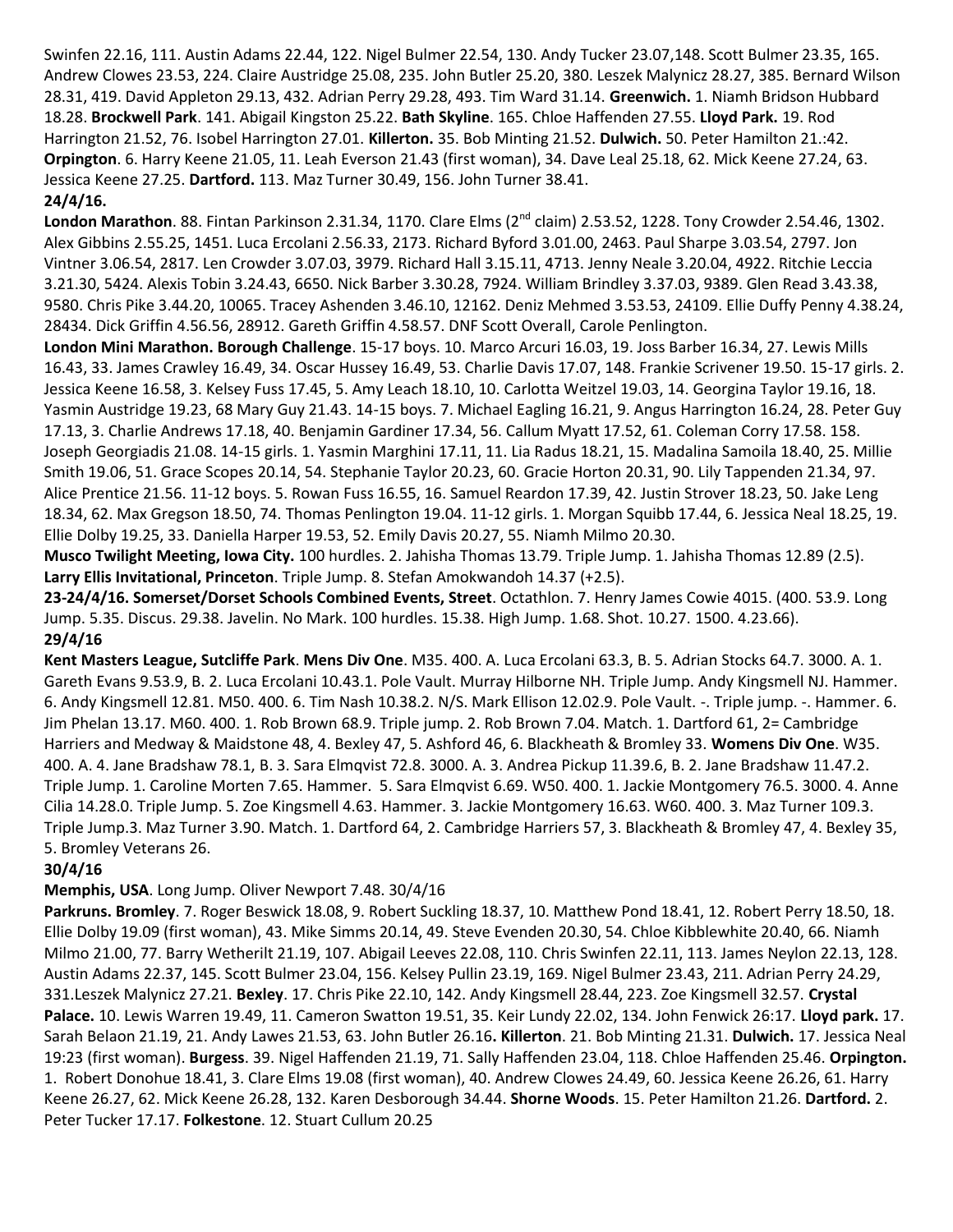# **25 years ago in 1991**

Bill Foster is the Club Marathon champion as he finishes 96<sup>th</sup> in London in 2.19.03 Nineteen Club members dip under 3 hours.

Tim Soutar, who is the Race Director, wins the Hong Kong round the island race in 5.36.34.

Alan Guilder wins the Southern Counties 10000 metre title in 29.38.03 with Dave Taylor  $2^{nd}$  in 29.47.56.

Blackheath Harriers win the Woolworths National Young Athletes League, Southern Premier League match by 258 points to Haringey's 187. Among the winners are Steve Timmins in the U17s shot, discus and hammer, David Gilkes in the under 15s 100; and Michael Skinner in the U13s 800 and 1500.

# **20 years ago in 1996**

Bill Foster is Club marathon champion as he finishes  $22^{nd}$  in the London in 2.22.13.

Among the winners at the Reebok Hercules Wimbledon Young Athletes Meeting at Crystal Palace are Daniel Plummer (U17 100), Dwayne Grant (U15 100), Aaron Evans (U15 200), Paul Archer (U15 Shot and discus), and David Akinluyi (U13 200). The first National Junior Athletics League Premier Division mens match of the season at Waltham Forest sees a win for Blackheath, 17 points ahead of Sale, with Birchfield 3<sup>rd</sup>, Old Gaytonians 4<sup>th</sup>, Peterborough 5<sup>th</sup> and Gateshead 6<sup>th</sup>. Athlete Of The Match is 18 year old team manager Andy Benn who wins the javelin and hammer.

Bromley Ladies win the Div One South match at Feltham. Individual victories include Lindsey Fleet in the 200 and high jump, Fran Green (800) and Bianca Liston (100 hurdles and long jump).

Beatrice Simpson of Bromley Ladies sets a UK record of 37.48 for the w40 hammer at the Kent Womens League at Norman Park. Bianca Liston wins the 100, 200 and 100 hurdles, and Liz Gibbins the long and triple jumps.

Blackheath win the Kinnaird Trophy at Kingsmeadow. Individual wins come from Mensah Elliott (110 hurdles), Nigel Keogh (400 hurdles) and John Marks (2000 steeplechase)

Blackheath finish  $6<sup>th</sup>$  in the National 12 Stage relay at Sutton Park.

Blackheath enjoy an emphatic victory in the first Kent Veterans League match of the season. Shaun Lightman, Peter Hannell and Nolan Simmons produce a clean sweep of victories in the walks with further wins for Dennis Wallington (long jump), Colin Brand (javelin and shot), and Chris Ellis (discus).

A Blackheath team of Spencer Newport, Pat Calnan and Pete Barlow finish second to Kenya in the PUMA Trinomic Grand Prix which incorporates the London 10km Championships at Crystal Palace.

# **15 years ago in 2001**

Mark Steinle breaks the Club Marathon record as he times 2.10.46 to finish  $6<sup>th</sup>$  in London. Five other Club members are under three hours. Natalie Brightwell is first woman in 3.57.20.

Club President Mike Peel continues his unbroken run of London marathon finishes. He has now completed all 21. Blackheath finish in 5<sup>th</sup> place in the Wellington Relays in Belgium, despite dropping the baton on the opening stage. Blackheath finish a womens team in the Southern 6 stage relay for the first time, left to right Cath Castledine, Hazel Barker, Siobhan Budd, Gemma Viney, Karyn O Mahoney, Jennie Butler.